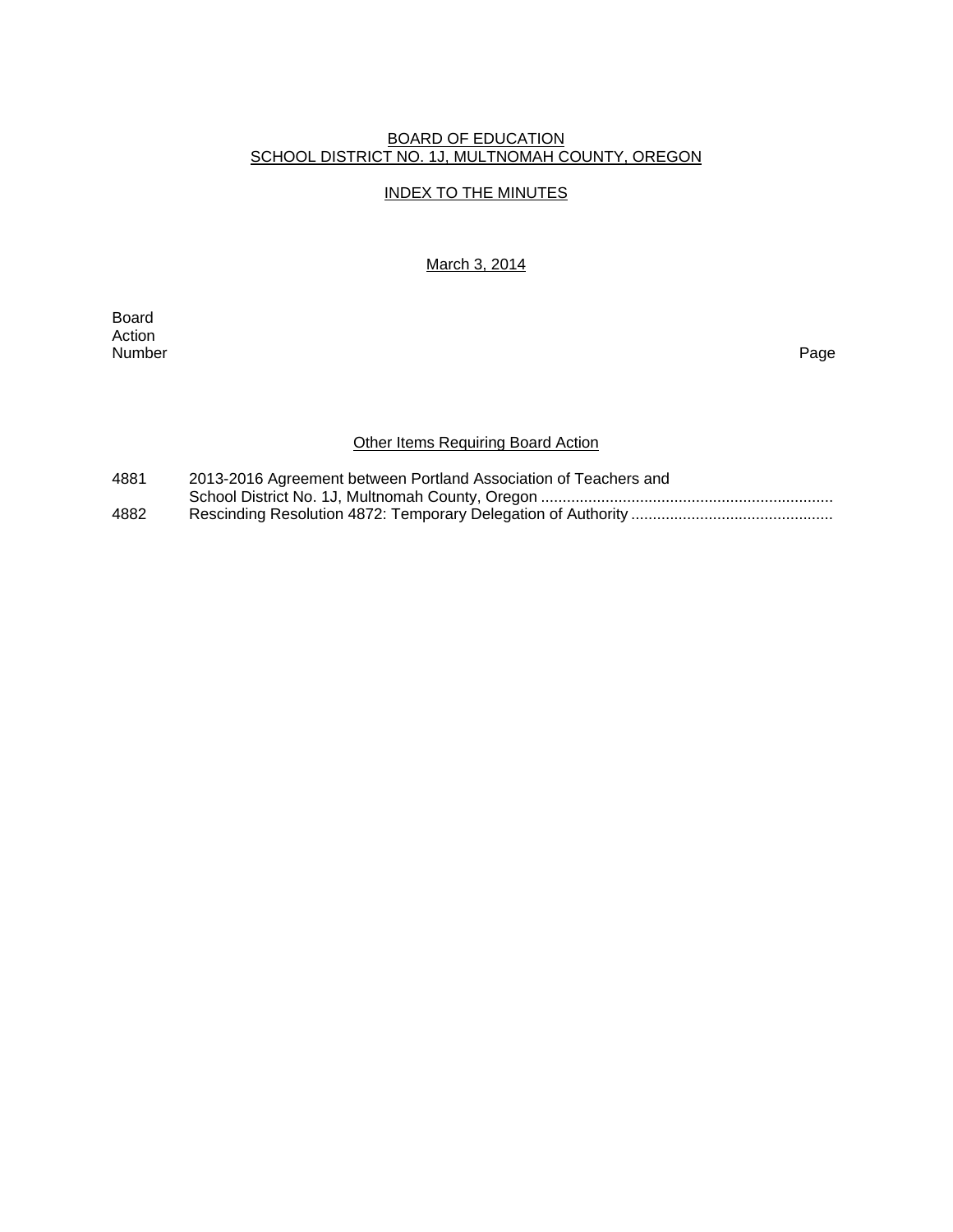#### March 3, 2014

#### OFFICE OF THE BOARD OF EDUCATION SCHOOL DISTRICT NO. 1J, MULTNOMAH COUNTY, OREGON BLANCHARD EDUCATION SERVICE CENTER PORTLAND, OREGON

The Study Session of the Board of Education came to order at 6:02pm at the call of Co-Chair Pam Knowles in the Board Auditorium of the Blanchard Education Service Center, 501 N. Dixon St, Portland, Oregon.

There were present: Pam Knowles, Co-Chair Ruth Adkins Bobbie Regan Tom Koehler Steve Buel Matt Morton Greg Belisle, Co-Chair

Andrew Davidson, Student Representative

**Staff** 

 Carole Smith, Superintendent Caren Huson, Board Clerk

#### **PUBLIC COMMENT**

The following individuals testified in support of the Benson athletic program: Antoinette Olivas, Bradley Gross, Anthony Stoudimeier, John Slaughter, and Lisa White.

Greg Burrill stated that he spent the week talking to teachers about what there is to forgive. He thanked PPS for trying a negotiation strategy that led to a contract and added that we all need to forgive each other for the mess; there are hurt feelings on both sides. Mr. Burrill asked the Board to attend a meeting with teachers at Roosevelt so that they can be assured that you are listening to them and what they need in the Roosevelt redesign.

#### **APPROVAL OF PORTLAND ASSOCIATION OF TEACHERS BARGAINING AGREEMENT**

Superintendent Smith congratulated teachers for their ratification vote and recognized the members of both bargaining teams. She hoped for positive movement as we move forward.

Sean Murray, Chief Human Resources Officer, provided background on the bargaining. There was a balanced approach in addressing Board issues, and the tentative agreement was before the Board. Brock Logan, Labor Relations Director, walked the Board through some items in the tentative agreement.

Sandra McDonough, President of the Portland Business Alliance, stated their strong support for the proposed contract, adding that every student deserves, and should have, an equal opportunity for success. Ms. McDonough commented that she was happy that the District streamlined the hiring process as that will enable PPS to compete for the best and brightest teachers.

John Hirsch, speaking on behalf of the Portland 80 Percenters, commented that important, positive changes were made in the proposed contract. They applauded both sides for making the necessary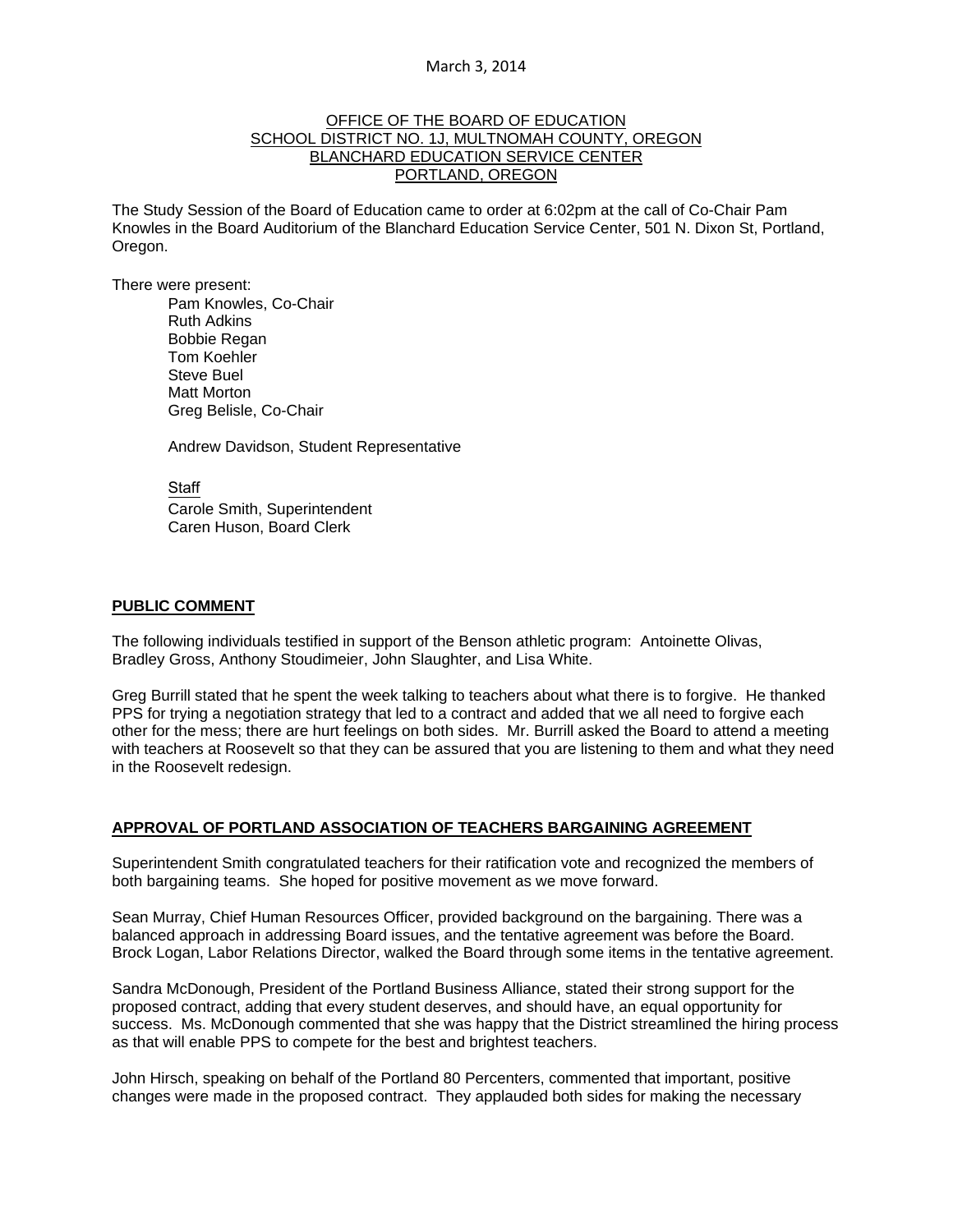compromises to reach agreement. Cooperative implementation is necessary for the contract and he hopes the spirit of cooperation will be the new norm.

Mike Rosen, on behalf of the Parents Coalition, asked the District to restore access to a full high school schedule. The proposed new contract contains many changes on behalf of students. Adding days will help the District reach its goals in coming into compliance with state law on instruction.

Jane Greenhalgh thanked PAT and PPS for settling the contract and avoiding a strike. She thanked both sides for holding firm on some issues. The two additional instructional days are a good start but more were needed.

Peyton Chapman, President of PAPSA, thanked the Board and PAT for prioritizing issues that were the most important to schools and students. She was very happy with the streamlined hiring practice.

Director Buel commented that he was planning to vote in favor of the contract as it seems like a good fair contract, but he was concerned about the Workload Committee and how the District will deal with that. Director Regan stated that this was the most significant rewrite of a PAT contract in 20 years. Director Adkins thanked the bargaining teams and the Superintendent's leadership. Director Morton stated that the new contract will put us down the path of greater student success, but it will all come down to implementation. His fear is that the two parties will not become partners on the contract. Director Koehler mentioned that both sides need to collaborate together and listen more to the teachers who are on the front line. One issue he was not happy about was health insurance benefits. The District needs to start working on health insurance tomorrow to determine how we can save money yet provide teachers with the best benefits. Student Represented Davidson stated that everyone needs to figure out how to do bargaining better next time. Co-Chair Belisle commented that he thought the proposed contract was extraordinary and thanked both bargaining teams for their work. Co-Chair Knowles stated that bargaining had been a long process, but we all know there is still work to be done. She was looking for a new way to have discussions with our teachers.

Gwen Sullivan, PAT President, stated that she came as a truth-teller. She was taken aback by removing sports at Benson. We have to look at the word "collaboration" and define what it is. It does mean coming together and finding out solutions that make sense. That may be possible for the future, but did not happen in this process. There was a crisis across the country in terms of health insurance. As we look at different ways to have new discussions, she repeated the question she asked a year ago for a possible monthly meeting with the Board. We are all in this together. She mentioned that she was deeply saddened, as at times the bargaining was ugly, mean spirited and divisive. She felt that PPS treated bargaining as a game; PAT did not see it that way. After 10 months of disappointment and anger, she remained hopeful - hopeful that elected leaders understand the folly that brought us only two days from a strike. She was hopeful that things would change. Portland teachers are more united than ever and stand shoulder to shoulder with education activists and advocates. She stated that she looks forward to working with the District, and not against them, in the future.

At 7:40pm, the Board took a five minute break.

# **2014-2015 BUDGET: DISTRICT STAFFING**

Superintendent Smith reported that on March  $17<sup>th</sup>$ , she will present the District staffing plan and budget priorities.

Sue Ann Higgens, Chief Academic Officer, stated that the priority was to align resource allocation with the Board Priorities and Policies, alignment with Milestones goals and the Racial Educational Equity Policy must be critical drivers in allocation of resources per Board policy. The District Staffing Team (DST) focus is a distribution of school staffing full time equivalent (fte), and their charge is to advise the Superintendent on school staffing. They are to deliver prioritization of how to spend 150 fte. In regards to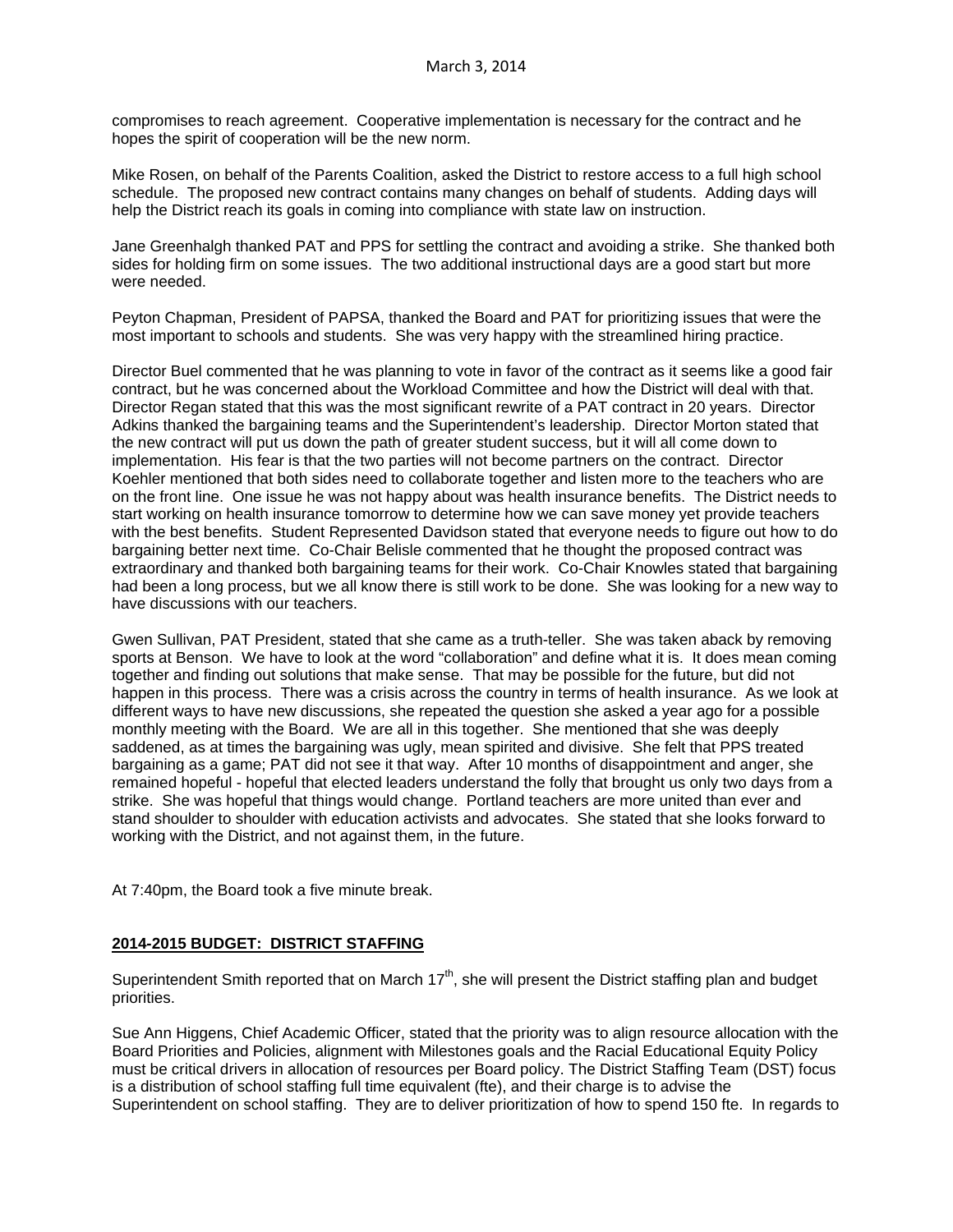staffing in 2014-15, we know there will be an increase of 150 fte (PAT positions) in schools divided across three groups: PK-8=70fte; high schools=50fte; and Special Education=30fte. The team has an expedited timeline necessary so that they can hire the highest quality candidates. Ms. Higgens explained the challenges for the PK-5/6-8/PK-8 level.

Director Morton questioned how we can find solutions to help with workload issues. Director Buel indicated that he had 68 budget questions that deal with staffing. Superintendent Smith requested that Director Buel sit down with her for an explanation of the core program implementation.

Co-Chair Belisle stated that in looking at high schools, the 9-10<sup>th</sup> grade kids are off track and there is so much at risk. If they could earn a core credit before they enter 9<sup>th</sup> grade that might help. He appreciated much at risk. the information on Special Education and the inclusion model. ESL was still not right; there has to be many pathways for students.

Director Regan commented that her concerns are with career prep, social workers, care action team responders, and the Counselor to Student ratio. She asked when the Workload Committee would begin reporting back to the Board and wondered if the Board could receive their input prior to budget decisions.

Student Representative Davidson indicated that items important to him were  $9<sup>th</sup>$  grade supports and wraparound service supports, but we need to be careful in how we do it;

Director Koehler added that we need to do things that are high impact and do them well.

# **FIRST READING: REVISED PUBLIC CONTRACTING RULES**

Emily Courtenage, Purchasing and Contract Program Director, indicated that a first reading was originally held on the proposed revisions on February  $3<sup>rd</sup>$ , but staff realized a couple of other changes needed to be added. This second first reading now contains all changes.

# **ADJOURN**

Co-Chair Knowles adjourned the meeting at 9:01pm.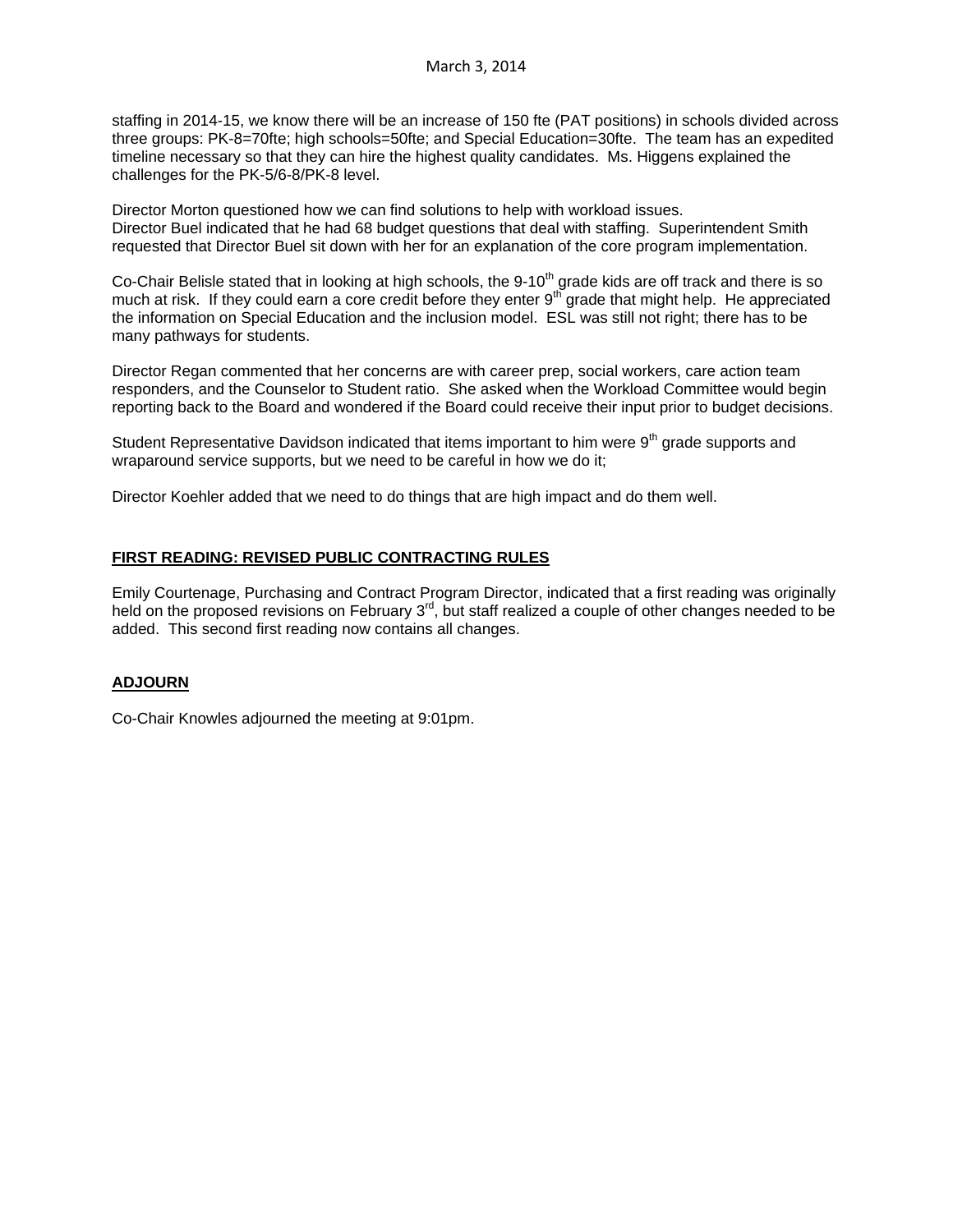## March 3, 2014

## Other Items Requiring Board Action

The Superintendent RECOMMENDED adoption of the following items:

#### Numbers 4881 and 4882

During the Committee of the Whole, Director Belisle moved and Director Morton seconded the motion to adopt Resolution 4881. The motion was put to a voice vote and passed unanimously (yes-7, no-0; with Student Representative Davidson voting yes, unofficial).

During the Committee of the Whole, Director Morton moved and Director Adkins seconded the motion to adopt Resolution 4882. The motion was put to a voice vote and passed unanimously (yes-7, no-0; with Student Representative Davidson voting yes, unofficial).